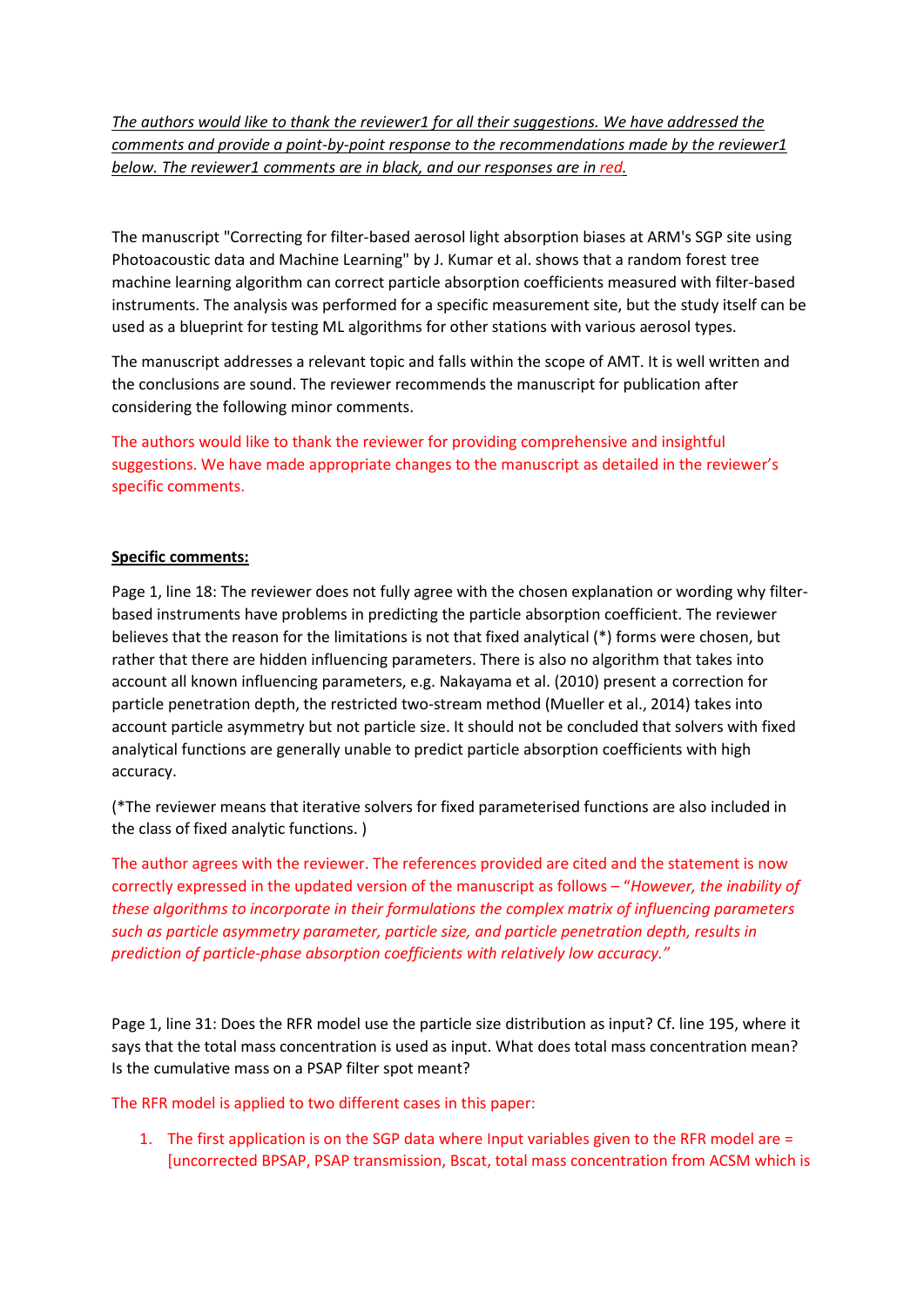simply the sum of mass concentrations of Organics, Sulphate, Ammonium, Nitrate, and Chloride obtained from ACSM (Refer Fig. A2(a)) in now updated manuscript].

2. The second application is on data obtained from Lab-generated aerosols where the following Input variables to the RFR model are given = [Aerosol number size distribution parameters (N, u\_g, sigma\_g) obtained from SMPS, uncorrected (TAP)-measured Babs, and nephelometer-measured scattering coefficient Bscat]. The output variable of RFR is the same in both cases, i.e., the corrected particle-phase absorption coefficient.

This is now updated and clearly described in the abstract (Page1; Lines 25-30) and Section 2.2.4(Line 215-220) to avoid any confusion. "*For the application on the SGP dataset, the RFR model was trained*  with an uncorrected absorption coefficient derived from PSAP (B<sub>abs\_uncorrected\_PSAP</sub>), PSAP transmission *(Tr), scattering coefficient from nephelometer (Bscat), and total mass concentration obtained from the sum of ACSM measured concentrations of various species as input variables and particle-phase Babs as the output variable."*

Line 59: Can PASS be considered a first principle method? A few lines later the authors describe the problem with liquid or multiphase particles, which is a fundamental problem of the method?

We agree with the reviewer. This statement is now corrected to "*The PASS is a contact-free method to measure particle-phase aerosol light absorption coefficient (Babs)*".

Line 98: Do the authors mean the absorption coefficients or the uncorrected absorption coefficients?

## This statement is now updated to "*Figure A4 illustrates the timeseries of the aerosol absorption data*  as derived from PSAP (B<sub>abs uncorrected PSAP</sub>) and PASS (B<sub>abs</sub>) instruments." to avoid any further confusion.

Figure A4 (Previously Figure A3) illustrates the time series of the absorption coefficients as derived from the PSAP {*(Babs\_uncorrected\_PSAP)*} and measured by the PASS. The PASS measurements are more accurate; hence, they are used as a reference to compare corrected filter-based absorption coefficients in this study}. Figure A4 just presents all the data from PSAP and PASS so that the reader can be assured that the data correlates well across different instruments and is of good quality.

In Figures A3 and 1, the axis label and caption should indicate whether corrected or uncorrected absorption coefficients are shown.

Figure A4 (Previously Figure A3) represents the raw data used in this study for the SGP site from PASS {as measured} and PSAP {*(Babs\_uncorrected\_PSAP) =* uncorrected value derived after undo the automatic B1999 correction implemented by PSAP firmware}.

The caption of Figure A4 is now updated to reflect this. We also made changes in the manuscript text by defining "the uncorrected aerosol absorption data as derived from PSAP (B<sub>abs uncorrected PSAP)</sub>" in equation form to avoid any confusion. We have now updated the terminology in the manuscript. Now,  $B_{obs}$  <sub>*PSAP*</sub> means the absorption coefficient output from the PSAP firmware which includes the automatic B1999 correction and  $B_{abs\_uncorrected PSAP}$  refers to the back calculated uncorrected PSAPbased absorption coefficient before the B1999 correction that is auto applied by the Radiance Research's PSAP firmware.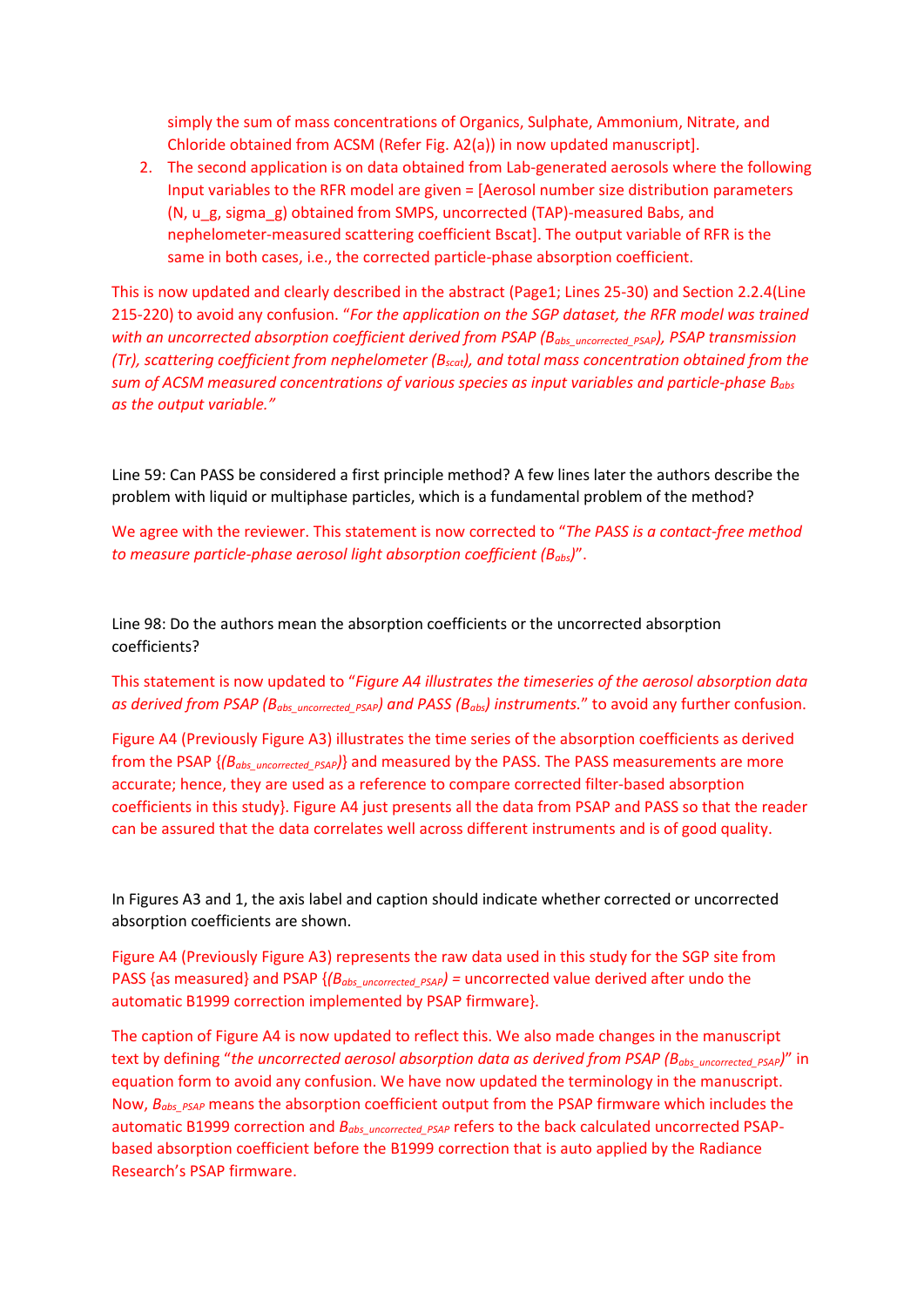$$
B_{abs\_uncorrected\_PSAP} = \frac{A_{PSAP}}{Q_{PSAP}\Delta t} \ln \left( \frac{I(t)}{I(t+\Delta t)} \right) = \frac{B_{abs\_PSAP}}{f(Tr)} = \frac{B_{abs\_PSAP}}{\left( \frac{1}{1.317 \times Tr + 0.866} \right)} \tag{1}
$$

## **General comments to chapter 2:**

Because of the known artefact due to light scattering particles, it would be informative if the authors presented single scatter albedos.

Thank you for this suggestion. To present the SGP data better, we now present descriptive statistics of all the instruments and the derived optical parameters like SSA, AAE and SAE obtained from the SGP data in the Appendix section.



*Figure A1: Summary of the SGP dataset. The boxplots of raw measurement data are shown as obtained from various instruments used in this study (a) PASS (b) PSAP{ Babs\_uncorrected\_PSAP } and (c) Nephelometer. The boxplots of parameters dervied from the raw data are also shown (d) AAE (e) SAE and (f) SSA. The green line is the median of the data. The bottom line of box is 25% percentile of data and top line of box is 75% percentile of data, therefore, the box represents the middle 50% of all the datapoints which is the core of the data.*

Why was the Virkkula (2010) correction revised but not the Ogren (2010)-Bond (1999) correction?

Thank you for pointing this out. We now show the performance of both Ogren-Bond and Virkkula separately before showing the "Average" performance of both algorithms. The reason for not revising Bond-Ogren is now also included in the manuscript as follows:- "*The %RMSE for this (unrevised Bond-Ogren) algorithm on the SGP data is ~312% which is almost the same as the %RMSE of unrevised Virkkula (2010). Since the general equation form of Ogren (2010) modified Bond (1999) is similar to that of Virkkula (2010) and both the unrevised versions of algorithms perform with similar accuracy, hence, the improvement in accuracy of Ogren (2010) modified Bond (1999) with revised coefficients can be expected to be very similar to that in the case of Virkkula."*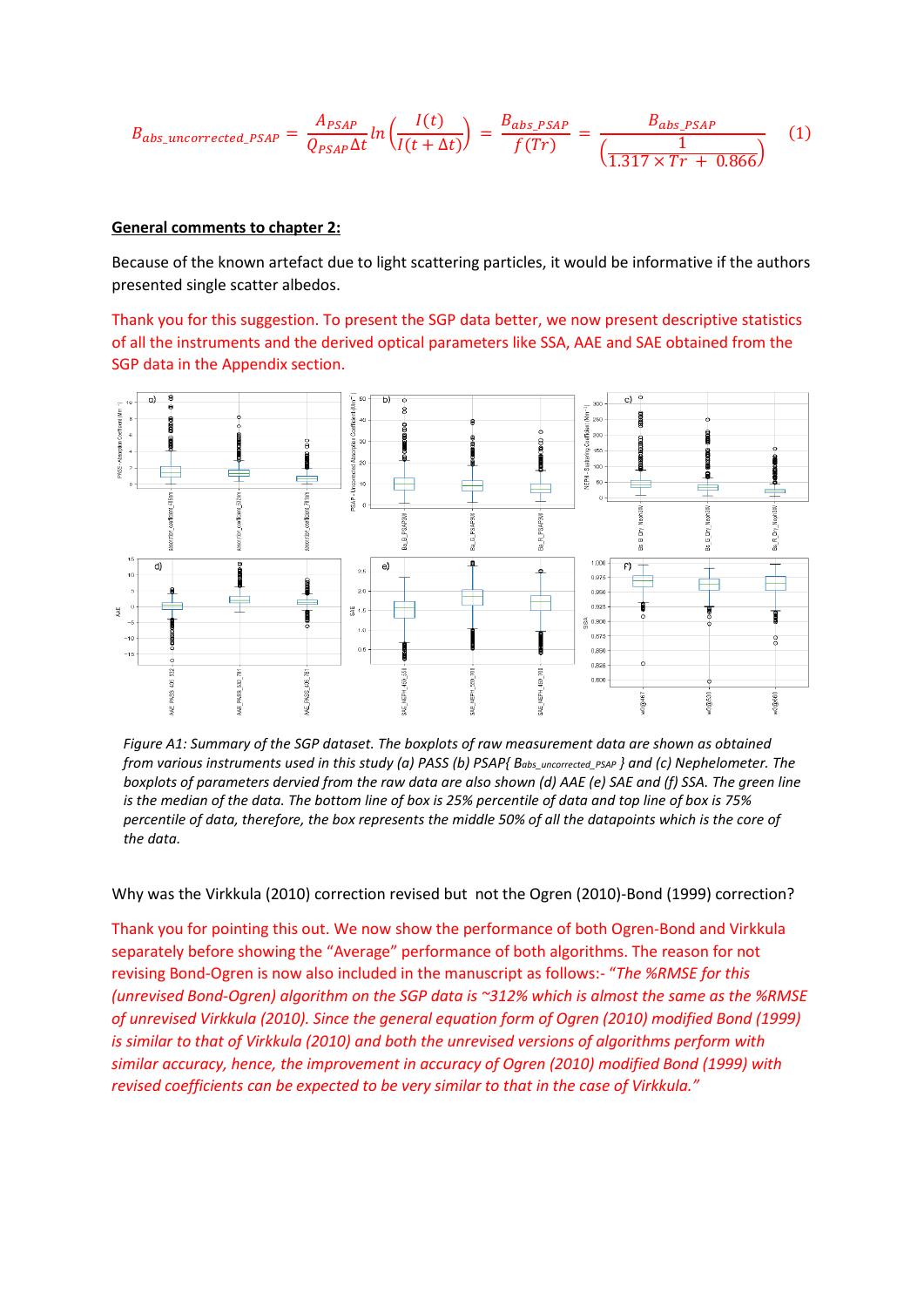

Figure 4: Comparison between PSAP absorption coefficients, corrected for using Bond-Ogren correction algorithm, and the reference PASS absorption coefficients measured at the SGP site corresponding to (a) 467nm, (b) 530nm and (c) 660nm wavelengths.



Figure 2: Comparison between PSAP absorption coefficients, corrected for using Virkkula (2010) algorithm with unrevised coefficients, and the reference PASS absorption coefficients measured at the SGP site corresponding to (a) 467nm, (b) 530nm and (c) 660nm wavelengths.

Figure 5: It seems that there are fewer data points in Figure 5 than in Figures 3 and 4. Is the split of the data into training and test data sets the only reason?

Yes, the sole reason for less number of points in Figure 6 and Figure 8 {previously Fig 5 and Fig 7} (*application of RFR on SGP data and RFR on lab-generated aerosol data*) is due to the fact that we are only showing RFR's performance on the test data (30% of randomly shuffled data) which the RFR did not encounter during training and was used only for prediction and calculating RMSE. We did this to show that RFR has lower RMSE scores even on unseen data as compared to the traditional algorithms which yield high RMSE values even when predicting on the same data that they used to train/revised coefficients.

Line 303: Does it have any influence that the laboratory dataset was taken with a TAP photometer and the data from the SPG site was taken with a PSAP photometer?

As mentioned earlier in detail the RFR is applied to two different cases in this paper, and both the RFR models were trained independently. The first RFR model was trained and tested with SGP data and the other RFR model was trained and tested on lab-generated aerosol data, to further establish RFR as a more accurate correction algorithm on aerosols from various sources. Since these models are trained independently, they do not influence from each other's input data.

Appendix A4: check sentence: "Tune the parameters of the ML model if the performance to achieve desired level of accuracy."

Thank you for pointing out, all grammatical mistakes found in the manuscript are now corrected.